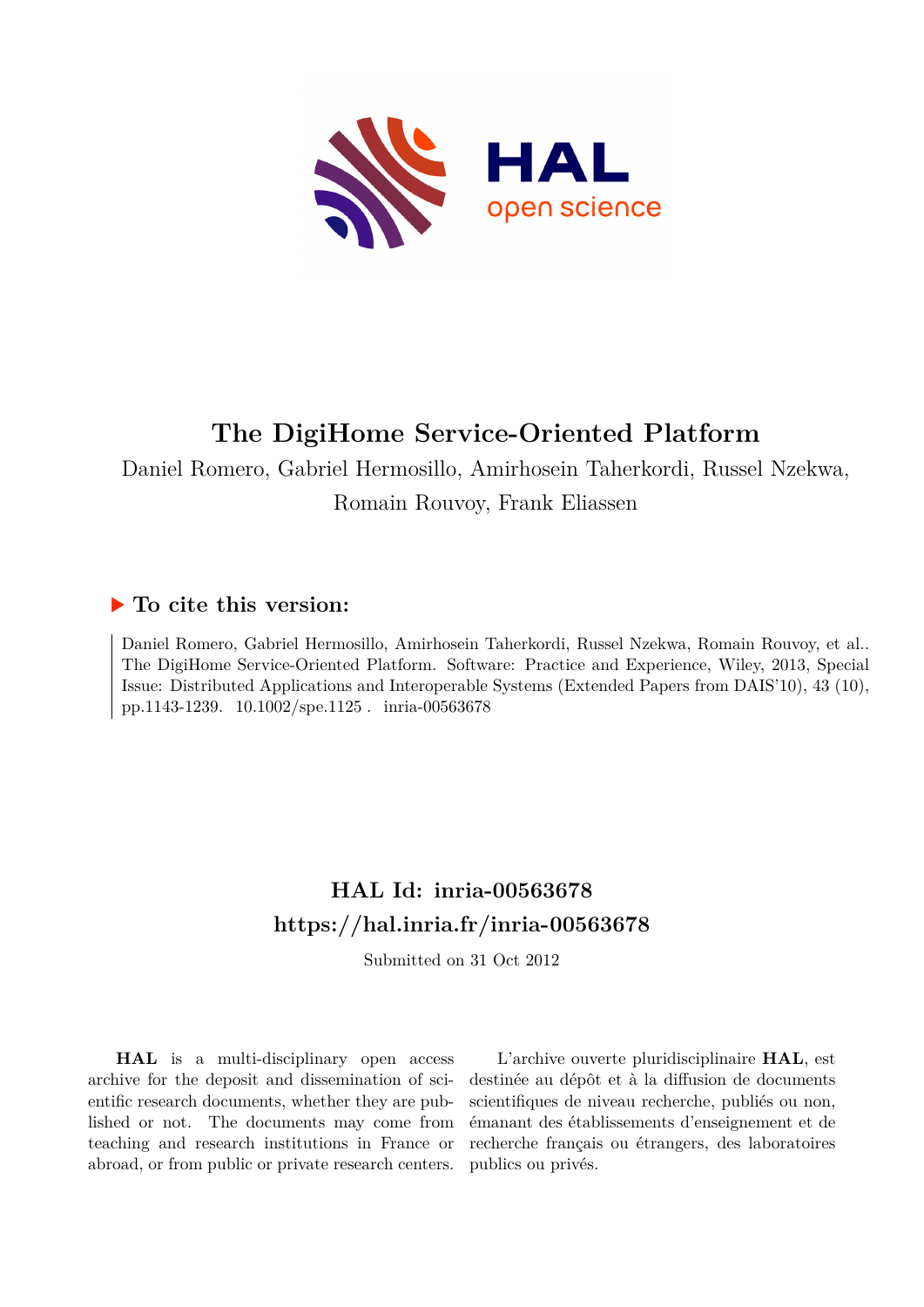## The DigiHome Service-Oriented Platform

Daniel Romero<sup>1</sup>, Gabriel Hermosillo<sup>1</sup>, Amirhosein Taherkordi<sup>2</sup>, Russel Nzekwa<sup>1</sup>, Romain Rouvoy<sup>1</sup>, Frank Eliassen<sup>2</sup>

<sup>1</sup> ADAM Project-team, University Lille 1, LIFL UMR CNRS 8022, INRIA Lille – Nord Europe, F-59650 Villeneuve d'Ascq <sup>2</sup> Department of Informatics, University of Oslo, N-0316 Oslo

#### SUMMARY

Nowadays, the computational devices are everywhere. In malls, offices, streets, cars and even in homes we can find devices providing and consuming functionality in order to improve the user satisfaction. These devices include sensors that provide information about the environment state  $(e.g.,$  temperature, occupancy, light levels), service providers  $(e.g.,$  Internet TVs, GPS), smartphones (that contain user preferences), and actuators that act on the environment  $(e.g., closing the blinds, activating the alarm,$ changing the temperature). Although these devices exhibit communication capabilities, their integration into a larger monitoring system remains a challenging task, partly due to the strong heterogeneity of technologies and protocols. Therefore, in this article we focus on home environments and propose a middleware solution, called DigiHome, which applies the SCA (Service Component Architecture) component model in order to integrate data and events generated by heterogeneous devices in this kind of environments. DigiHome exploits the SCA extensibility to incorporate the REST (REpresentational State Transfer) architectural style, and in this way leverages on the integration of multi-scale systems-of-systems (from Wireless Sensor Networks to the Internet). Additionally, the platform applies CEP (Complex Event Processing) technology that detects application-specific situations. We claim that the modularization of concerns fostered by DigiHome and materialized in a service-oriented architecture, makes it easier to incorporate new services and devices in smart home environments. The benefits of the DigiHome platform are demonstrated on smart home scenarios covering home automation, emergency detection, and energy saving situations.

#### 1. Introduction

Pervasive environments support context-aware applications that adapt their behavior by reasoning dynamically about the user and the surrounding information. This contextual information generally comes from diverse and heterogeneous entities, such as physical devices, *Wireless Sensors Networks* (WSNs), and smartphones. In order to exploit the information provided by these entities, a middleware solution is required to collect, process, and distribute the contextual information efficiently. However, the heterogeneity of systems in terms of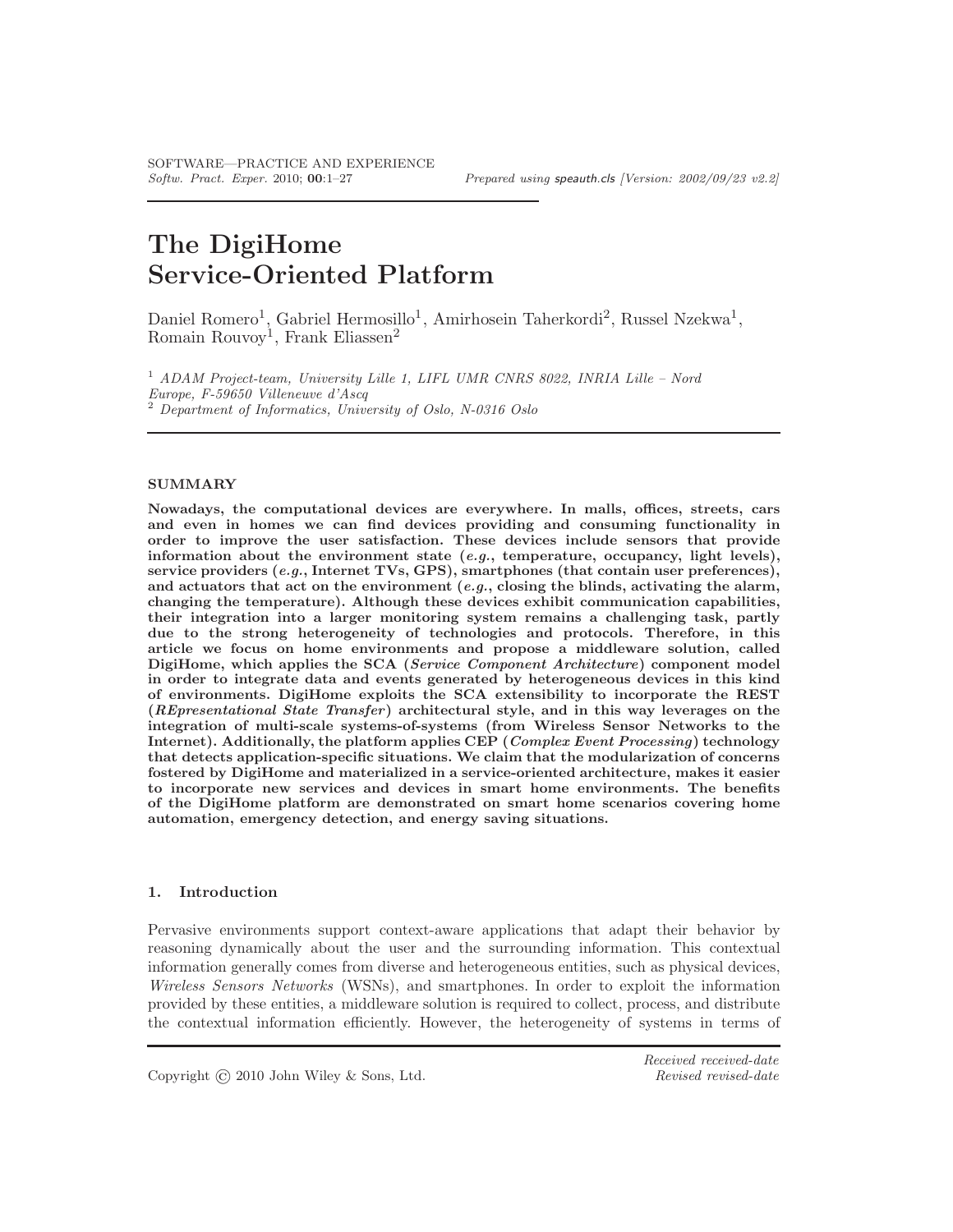technology capabilities and communication protocols, the mobility of the different interacting entities, and the identification of adaptation situations make this integration difficult. Thus, this challenge requires a flexible solution in terms of communication support and context processing to leverage context-aware applications on the integration of heterogeneous context providers.

In particular, a solution dealing with context information and control environments must be able to connect with a wide range of device types. However, the resource scarcity in WSNs and mobile devices makes the development of such a solution very challenging. In this article, we propose the DigiHome platform, an improved version of our work introduced in [\[1\]](#page-15-0). With this platform we provide a simple but efficient service-oriented middleware solution to facilitate context-awareness in pervasive environments. Specifically, DigiHome supports the *integration*, *processing* and *adaptation* of the context-aware applications. Our solution enables the integration of heterogeneous computational entities by relying on the Service Component Architecture (SCA) model [\[2\]](#page-15-1), the REST (*REpresentational State Transfer* ) principles [\[3\]](#page-15-2), standard discovery and communication protocols, and resource representation formats. We combined SCA and REST in our solution in order to foster reuse and loose coupling between the different services that compose the platform. Furthermore, while our solution also benefits from WSNs to operate simple event reasoning on the sensor nodes, we rely on *Complex Event Processing* [\[4\]](#page-15-3) for analyzing in real-time the relationships between the different collected events and trigger rule-based adaptations.

The remainder of this article is organized as follows. We start by describing a smart home scenario in which we identify the key challenges in pervasive environments that motivate this work (cf. section [2\)](#page-2-0). Then, we present some of the background concepts that we use in our project (cf. section [3\)](#page-4-0). We continue by the description of DigiHome, our middleware platform to support the integration of systems-of-systems in pervasive environments (cf. section [4\)](#page-6-0). Then, we discuss the benefits of our approach (cf. section [5\)](#page-10-0) before presenting the related work (cf. section  $6$ ). Finally, we conclude by presenting some promising perspectives for this work (cf. section [7\)](#page-15-4).

#### <span id="page-2-0"></span>2. Motivating Scenario

In this paper, we use a smart home scenario to show the motivation of our work. A smart home generally refers to a house environment equipped with several types of computing entities, such as *sensors*, which collect physical information (temperature, movement detection, noise level, light, etc.), and *actuators*, which change the state of the environment. Sensor nodes are mostly embedded in home appliances and may be powered by batteries with limited capacity. In this scenario, we consider a smart home equipped with occupancy, smoke detection, and temperature sensors. These tiny devices have the ability to collect context information and to communicate wirelessly with each other, in order to identify the context situation of the environment. In addition to that, we can also use actuators to physically control lights, TV, and air conditioning. Figure [1](#page-3-0) illustrates the integration of these sensors and actuators in our scenario. As observed in this figure, the different entities use heterogeneous protocols to interact. In the scenario, the smartphones provide information about the user preferences for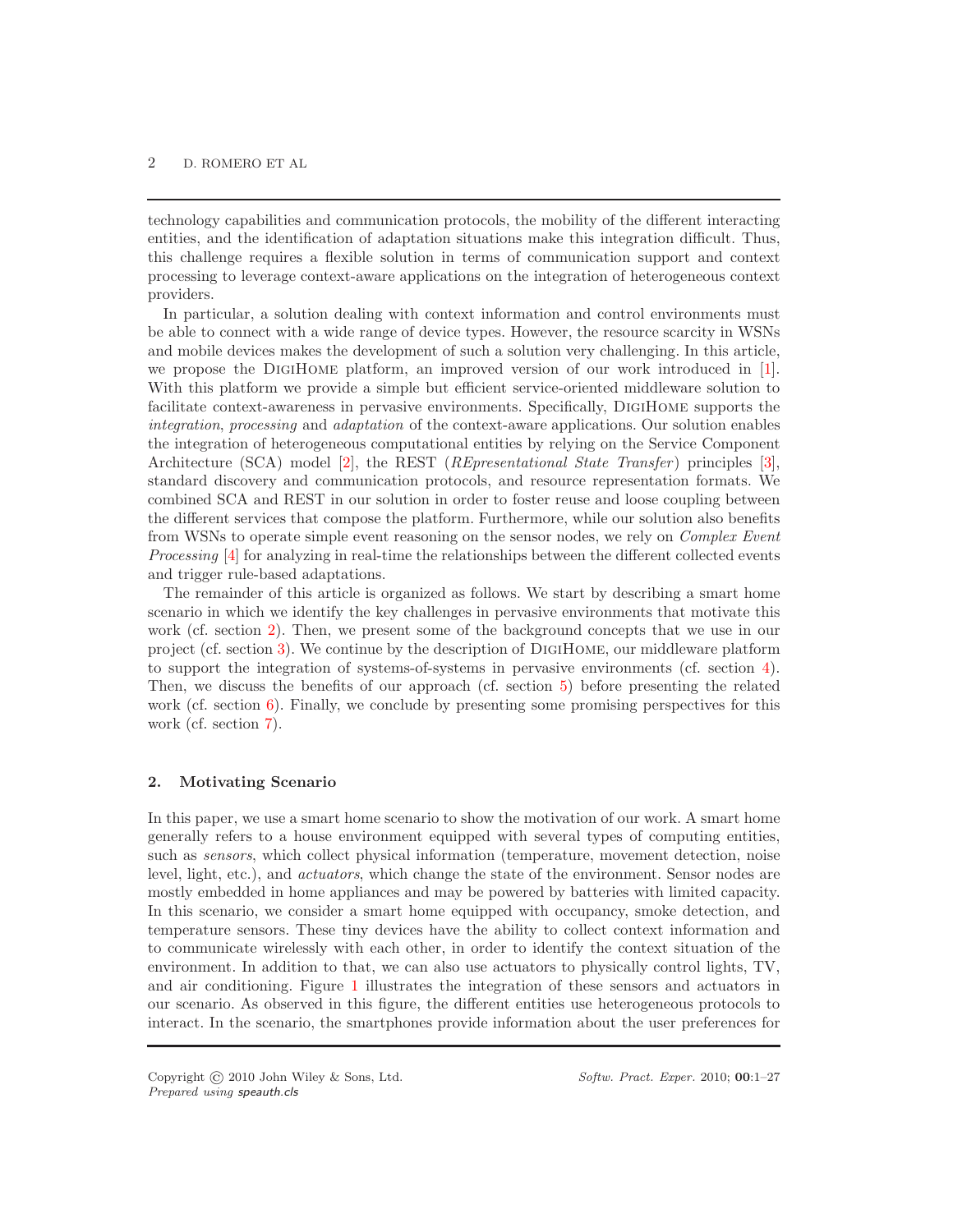

<span id="page-3-0"></span>Figure 1. Interactions between the smart home devices.

the home configuration. When several people share the same room, the configuration decision is based on merged preferences. Conflicts between the user preferences are resolved by giving, *e.g.*, priority to the person who arrived first to the room. The mobile devices also have an application that enables the control of the actuators present in the different rooms. This application can be adapted when there are changes in the actuator's configuration. Finally, there is a *Controller* device, which is able to gather information, and interact with the other co-located devices.

To show how the different elements of our scenario interact, we present three different situations:

*Situation 1:* Alice arrives to the living room. The occupancy sensor detects her presence and triggers the temperature sensors to increase the sampling rate of data. It also notifies the Controller that the room is occupied by somebody, which in turn tries to identify the occupant by looking for a profile in her mobile device. When Alice's profile is found, the Controller loads it and adjusts the temperature and lightening level of the room according to Alice's preferences.

*Situation 2:* The sensors detect smoke and notify the Controller, which using the occupancy sensor, detects that the house is empty. The Controller therefore sends an SMS to Alice, including a picture of the room captured using the surveillance camera. After checking the picture, Alice decides to remotely trigger the sprinklers using her mobile device. She also tells the system to alert the fire department about the problem. If Alice does not reply to the Controller within 5 minutes, the system activates automatically the sprinklers and alerts the fire department.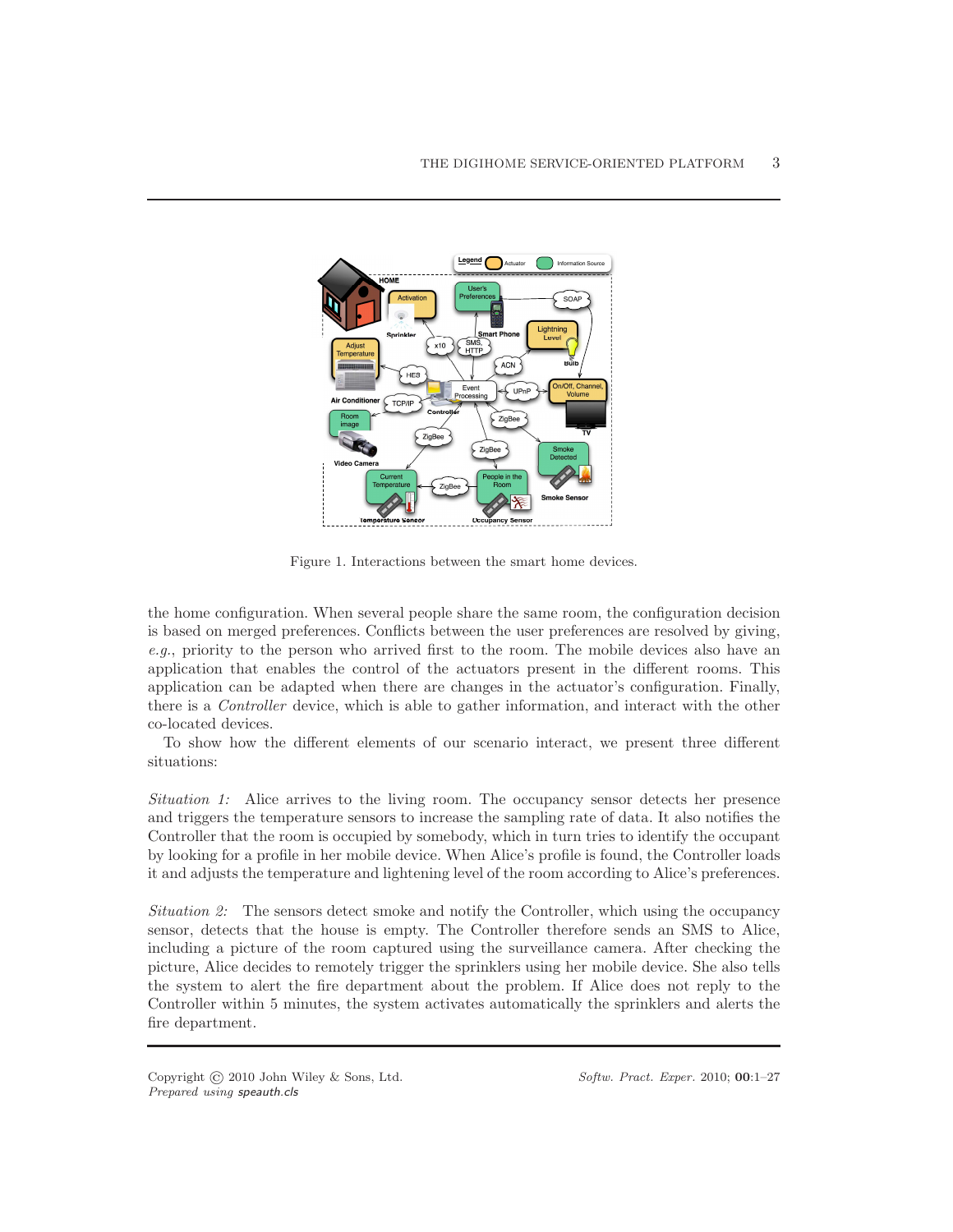*Situation 3:* Alice installs a new TV in the bedroom. The Controller detects the presence of the new device, identifies it, and downloads the corresponding control software from an Internet repository. The platform tries to locate the available mobile devices, using a discovery protocol, and finds Alice's mobile device. The Controller proposes to update the mobile device with the components for controlling the new TV.

#### 2.1. Key Challenges.

The various situations we described above allow us to identify several key challenges in terms  $\alpha$ f.

- 1. *Integration of multi-scale entities*: The mobile devices and sensors have different hardware and software capabilities, which make some devices more powerful than others. Therefore, the integration of these entities requires a flexible and simple solution that supports multiple interaction mechanisms and considers the restricted capabilities of some devices. In particular, regarding sensor nodes, the immaturity of high-level communication protocols, as well as the inherent resource scarcity, bring two critical challenges to our work: 1) how sensor nodes should be connected to mobile devices and actuators through a standard high-level communication protocol, and *2)* the framework which runs over sensor nodes for supporting context-awareness and adaptation should not impose high resource demands.
- 2. *Entities mobility*: In our scenario, computational entities appear and disappear constantly. In particular, mobile devices providing user profiles are not always accessible (they can be turned off or the owner can leave the house with them). In a similar way, the actuators can be replaced or new ones can be added. Thus, we need to discover new entities dynamically as well as to support device disconnections.
- 3. *Information processing and adaptation*: In order to support adaptation, we first need to identify the situations, in which the adaptation is required. We have a lot of information that is generated by the different devices in the environment. Therefore, we need to define which part of this information is useful to identify relevant situations and react accordingly. In our scenario, those situations include the load of Alice's profile and the adjustment of the temperature, the sending of alerts via SMS in case of an emergency, and the adaptation of Alice's mobile device to control the new TV in her bedroom.

#### <span id="page-4-0"></span>3. Background

In this section we present a brief introduction to the main elements employed in the DigiHome conception: The Service Component Architecture Model (SCA), the FraSCAti platform and Complex Event Processing technology.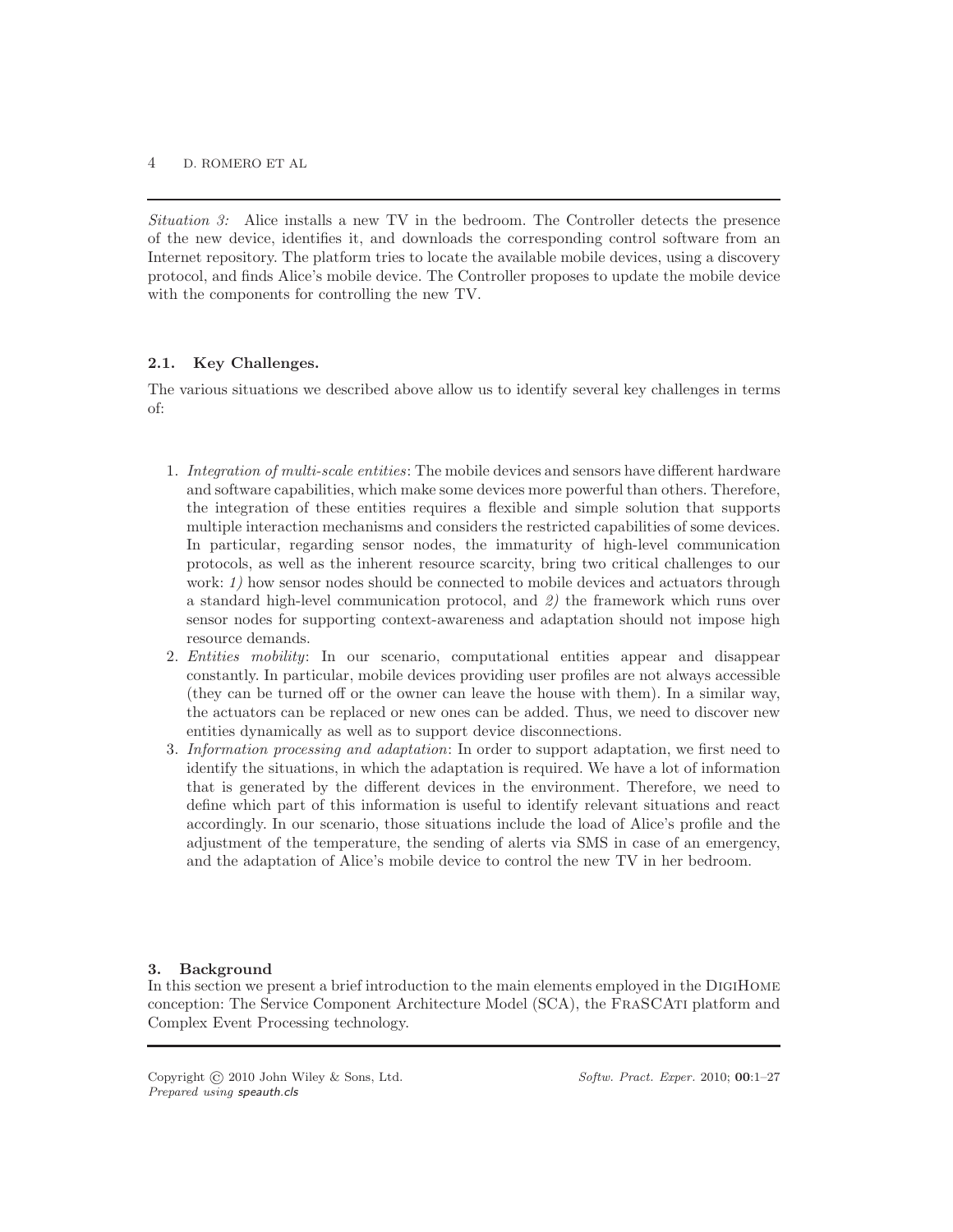### 3.1. Service Component Architecture (SCA) Model

SCA is a set of specifications for building distributed applications based on *Service-oriented architecture* (SOA) and *Component-Based Software Engineering* (CBSE) principles [\[2\]](#page-15-1). In SCA, the basic construction blocks are the *software components*, which have *services* (or provided interfaces), *references* (or required interfaces) and exposed properties. The references and services are connected by means of *wires*. SCA specifies a hierarchical component model, which means that components can be implemented either by primitive language entities or by subcomponents. In the latter case the components are called *composites*.

SCA is designed to be independent from programming languages, *Interface Definition Languages* (IDL), communication protocols and non-functional properties. In this way, an SCA-based application can be built, for example, using components in Java, PHP, and COBOL. Furthermore, several IDLs are supported, such as WSDL and Java Interfaces. In order to support interaction via different communication protocols, SCA provides the concept of *binding*. For SCA references, *bindings* describe the access mechanism used to call a service. In the case of services, the bindings describe the access mechanism that clients have to use to call the service.

#### <span id="page-5-0"></span>3.2. The FRASCATI platform

The FraSCAti platform [\[5,](#page-15-5) [6\]](#page-16-0) allows the development and execution of SCA-based applications. The platform itself is built as an SCA application—*i.e.*, its different subsystems are implemented as SCA components. FraSCAti provides an homogeneous view of a middleware software stack where the platform, the non-functional services, and the applications are uniformly designed and implemented with the same component-based and service-oriented paradigm. To achieve this, the platform is composed of four layers: *i)* the *Kernel Level* based on Fractal [\[7\]](#page-16-1), a lightweight and open component framework with basic dependency injection, introspection and reconfiguration capabilities; *ii)* the *Personality Level*, which customizes the component kernel by providing the components with execution semantics and implementing the SCA API and principles based on the Fractal component model; *iii)* the *Runtime Level* that instantiates SCA assemblies and components and defines a flexible configuration process, which is inspired by the *extender* and *whiteboard* [\[8\]](#page-16-2) design patterns of OSGi; and *iv)* the *Non-Functional Level* that supports the SCA Policy Framework specification in order to provide non-functional services implemented as regular SCA components.

#### 3.3. Complex Event Processing

CEP is an emerging technology for finding relationships between series of simple and independent events from different sources, using previously defined rules [\[4\]](#page-15-3). It employs different techniques such as detection of complex patterns, event correlation and abstraction, event hierarchies and relationships between events using causality, membership, and timing. It is used in a variety of domains such as logistics, transport and finance. In our scenario, we consider a lot of heterogeneous devices (sensors, mobile devices, etc.) that generate isolated events, which can be used to obtain valuable information and to make decisions accordingly.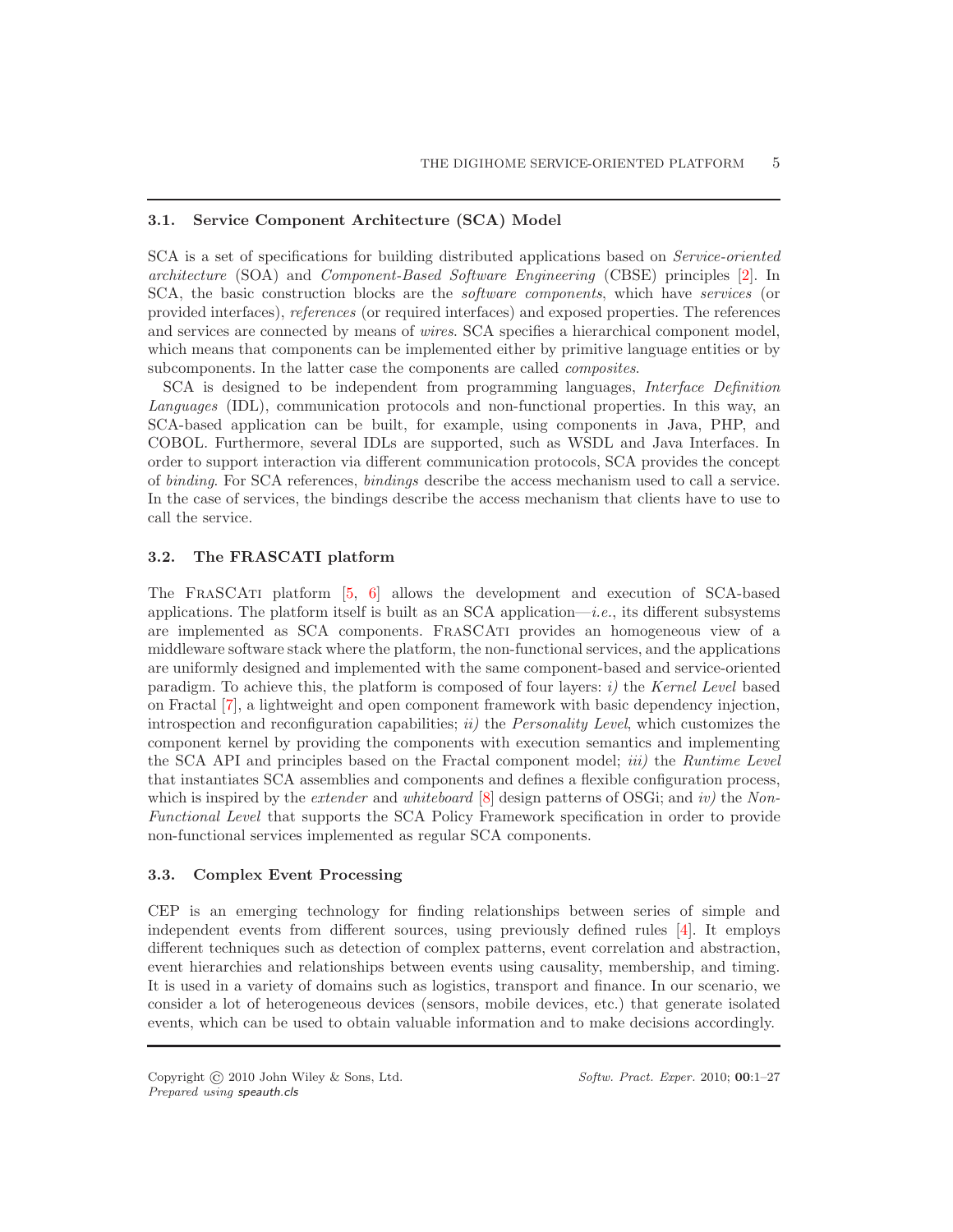To understand the concept, let us consider the examples in the scenario of section [2.](#page-2-0) For instance, CEP can be used for simple events, like detecting the presence of a person in the house and triggering the discovery service to identify that person. However, whenever a person moves in the room, the presence event will be received. In order to prevent the triggering of the discovery service every time a person moves in the room, with CEP we can use windows of time. Using them, we can specify that we are only interested in those events every number of seconds or minutes.

Moreover, CEP can be used to find relationships between isolated events. For example, if the smoke detectors send an event and the temperature is above 40℃, then we can assume that there is fire in the room and alert the user. Using again the windows of time, we could specify that if within 5 minutes the user has not responded to the alert, then it should trigger the sprinklers and send an alert to the fire department.

Finally, using CEP we can also configure some comfort rules according to user preferences. For example, if the user turns on the TV in a room with a window, and there is too much light outside, then it could close the blinds to improve the user's experience.

#### <span id="page-6-0"></span>4. The DigiHome Service-Oriented Platform

The integration, mobility and adaptation issues impose several requirements for the development of smart homes environments. To deal with these issues, in this section we propose a comprehensive and simple solution called DigiHome, which enables the integration of events and context information as well as the dynamic configuration of applications. In particular, we propose a flexible architecture that modularizes the different concerns associated with event processing in ubiquitous environments by applying existing standards and approaches. In our solution, we support the integration of events sources (*e.g.*, sensors in our scenario), context providers (*e.g.*, mobile devices) and other kind of services (*e.g.*, actuators and reconfiguration services) implemented with a variety of technologies and interacting via different protocols by means of the SCA component model. Indeed, DigiHome deals with protocol heterogeneity, by enabling the incorporation at runtime of different communication mechanisms if required thanks to the SCA feature isolation of non-functional concerns.

In DigiHome, we follow the REST principles [\[3\]](#page-15-2) to reduce the coupling between entities by focusing the interaction in the exchanged data, which can have multiple representations (*e.g.*, XML and JSON). In a similar way, for supporting the integration of devices with restricted capabilities, DigiHome promotes the usage of a lightweight API and simple communication protocols as stated by REST. In particular, our solution benefits from WSNs in order to process simple events and make local decisions when possible, by means of the Remora component model [\[9\]](#page-16-3), which is a component model for WSNs based on SCA. Finally, the platform uses a CEP engine for the adaptation of applications and room configuration. Figure [2](#page-7-0) depicts the general architecture of the platform. In the rest of the section we provide a detailed description of the different elements of the platform.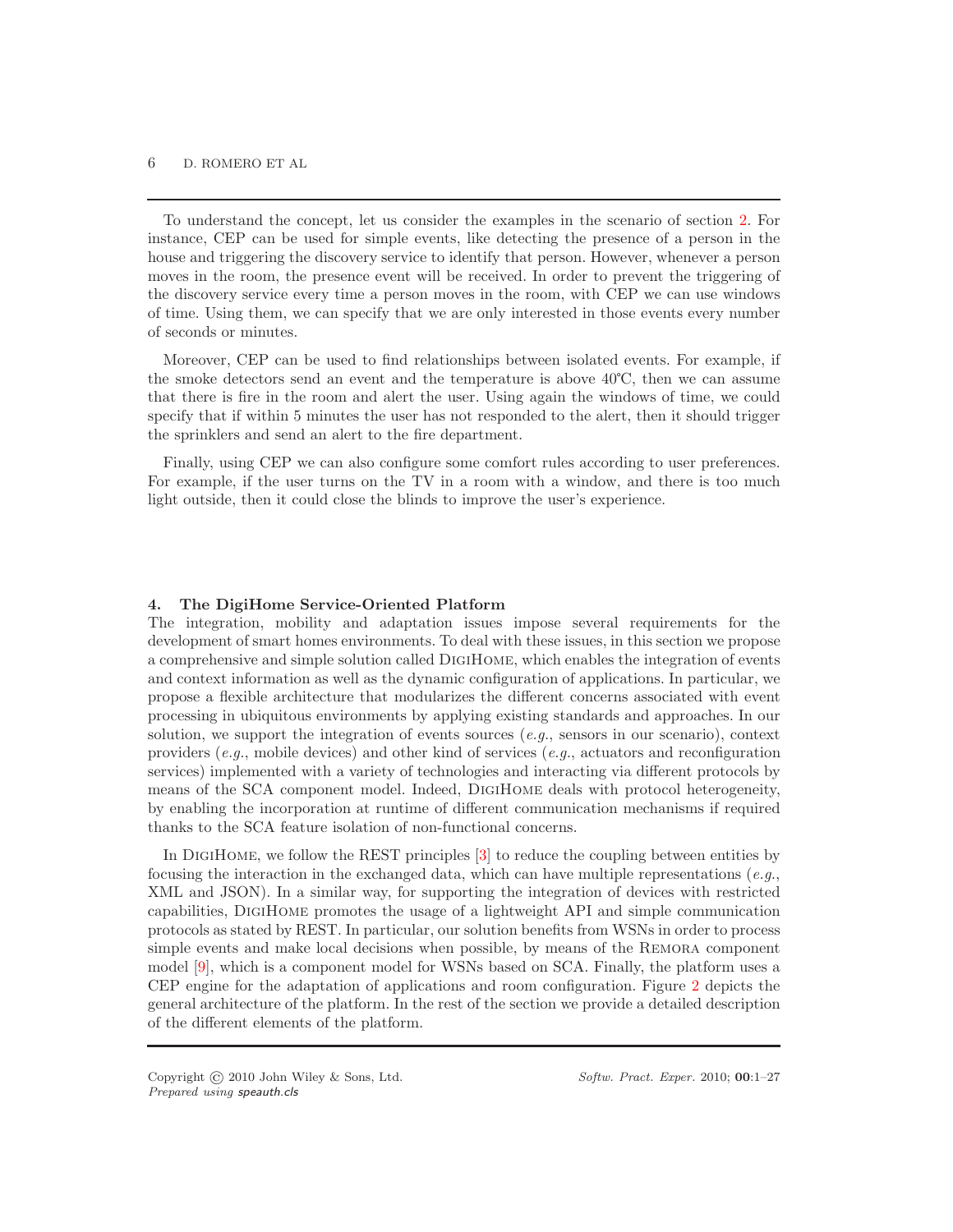

<span id="page-7-0"></span>Figure 2. Description of the DigiHome architecture.

#### 4.1. DigiHome Core

The core of the platform modularizes the main responsibilities for home monitoring. This means that the core contains the functionality required for event collecting, event processing, and deciding and executing the required adaptations of the applications deployed on DIGIHOME objects (cf. section  $4.2$ ) as well as the room configurations. In DigiHome, the Event Collector retrieves and stores the recent information produced by event and context sources, such as sensors and mobile devices. The CEP Engine is responsible for event processing and uses the Decision Executor to perform actions specified by the Adaptation Rules (defined in the CEP Engine). The CEP Engine also employes a User Manager service for determining if inhabitants have rights for executing specific system operations (*e.g.*, the activation of sprinklers or the alert of the fire department in situation 2) and who must to be notified in case of requiring human intervention. Furthermore the User Manager service is used by the Event Collector for deciding if the information from a mobile device has to be processed by the system or not.

On the other hand, the core contains different Actuator components that grant access to the available actuator services in the environment. Following a plug-in mechanism, these components can be installed or uninstalled at runtime. This means that the different actuators are optional, deployed according to the current service configuration and installed on different devices.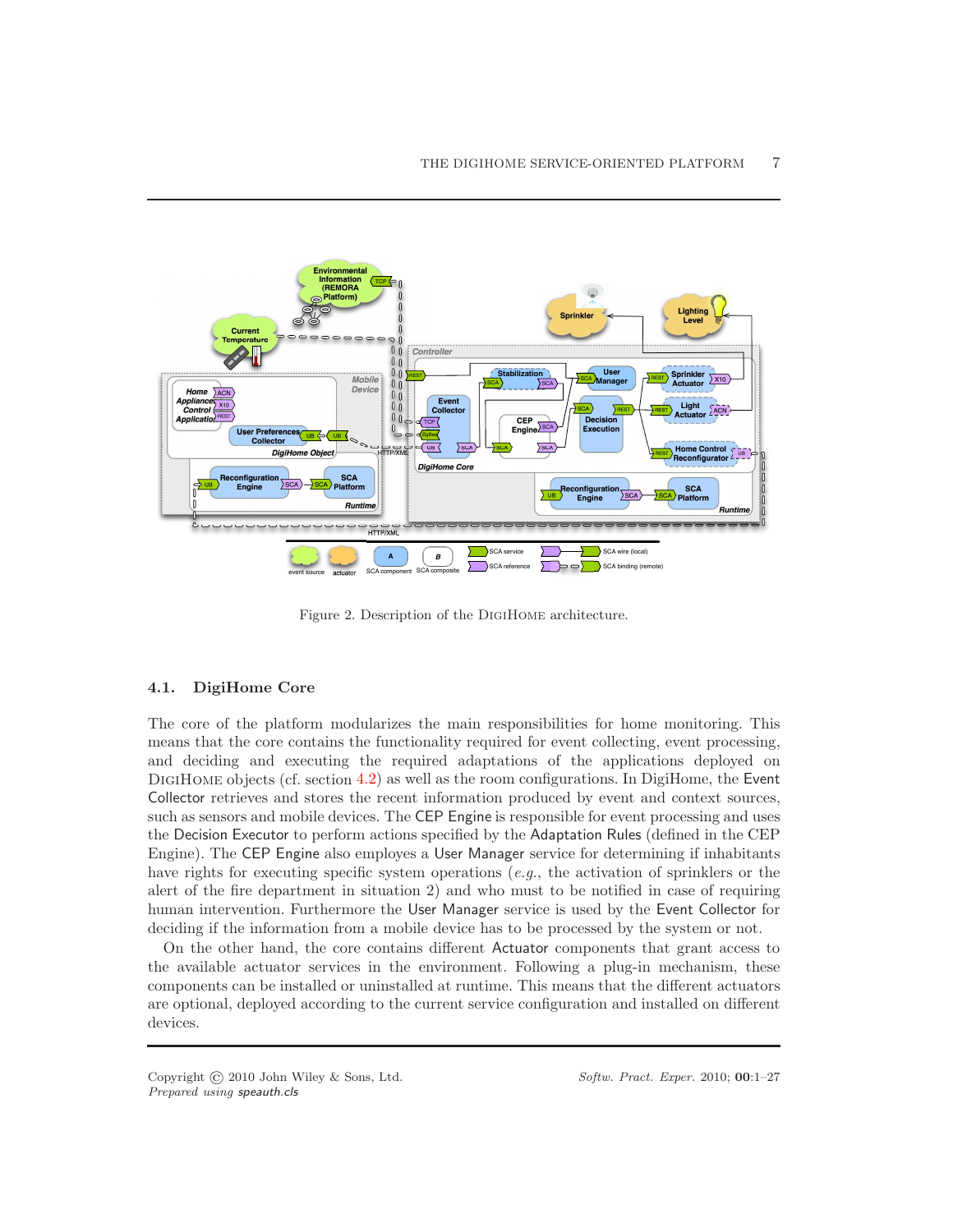#### 8 D. ROMERO ET AL

To enable the communication between different clients and to support the mobility of services and mobile devices, we incorporate ubiquitous bindings in SCA [\[10\]](#page-16-4). These bindings bring into SCA existing discovery protocols, such as UPnP  $[11]$  and SLP  $[12]$ , providing the possibility to establish spontaneous communication. Furthermore, the ubiquitous bindings improve the context information advertisements with *Quality of Context* (QoC) [\[13\]](#page-16-7) attributes for provider selection. Once the services are discovered, the ubiquitous bindings are flexible enough to allow the interaction via standard bindings, such as REST. The use of these ubiquitous bindings, as well as the modularization of the different concerns, makes it easy to distribute the different responsibilities in DigiHome.

#### <span id="page-8-0"></span>4.2. DigiHome Objects

A DigiHome Object is an SCA component providing and/or consuming events to/from other DigiHome Objects. In our scenario, the mobile device executes a DigiHome Object that offers the user preferences as context information and hosts an adaptive application enabling the control of home appliances (that also consumes events indirectly in order to be adapted). The DigiHome Core can also be considered as a DigiHome Object. Because our solution is based on standards, and in hiding the service implementation with SCA, we can easily integrate other services in the smart home that are not part of the infrastructure (in particular, the actuators). In a similar way, we are exposing the DigiHome Objects via ubiquitous bindings so that other applications (that are not part of DigiHome) can benefit from the services offered by the platform.

The exchange of events between DigiHome Objects is done following a REST-based approach. This means that we exploit the simple REST interfaces (*i.e.*, PUT, POST, DELETE and GET) and unique identifiers (*i.e.*, URLs). In particular, the objects subscribe and unsubscribe via the POST and DELETE interfaces respectively. The subscription request includes the URL that is used for sending the events. The PUT operation is used in event notification. Because of the environment dynamism, the subscriptions have a configurable expiration time. If a subscription is not renewed, it will be discarded. Thus, this simple approach enables the usage of DigiHome Objects in different kinds of devices.

#### 4.3. CEP Engine

To manage the events in our scenario, we need a decision-making engine that can process them and that can create relationships to identify special situations, using predefined rules. In order to identify the desired events, the CEP Engine requires to communicate with an Event Collector, which is in charge of dealing with the subscriptions to the event sources. If an adaptation situation is detected, a corresponding action is triggered, which can go from an instruction to an actuator, to the adaptation of the system by adding or removing functionality. These actions are received by the Decision Executor, which has the responsibility of communicating with the different actuators in the environment.

Because connections problems with the event sources are possible, the CEP Engine is configured with a set of rules and actions that are applied by default. For example, if the sensor movement detects the presence of someone in the room but the DigiHome core can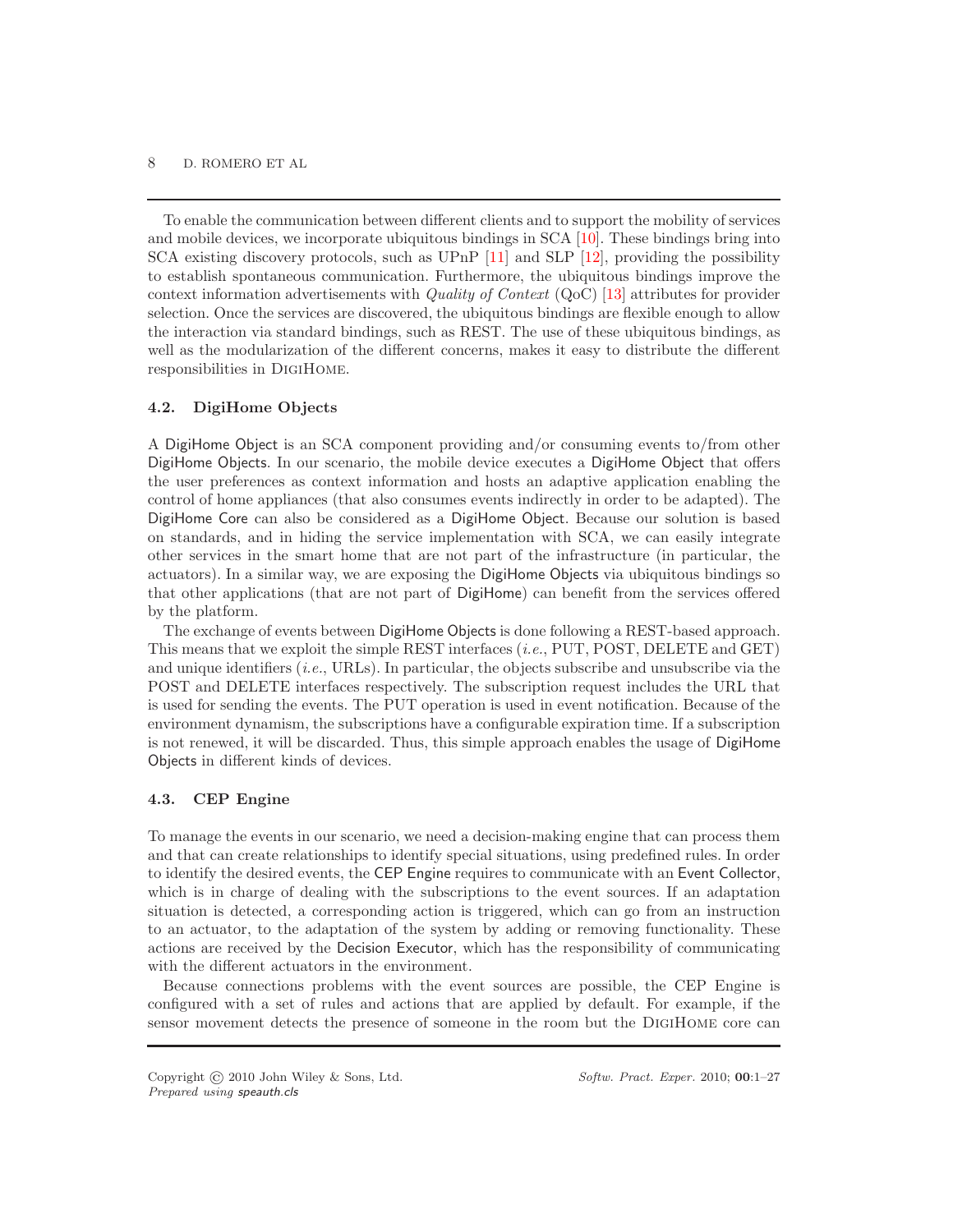not detect her or his mobile phone, the system will apply a default rule for inhabitant presence and the associated actions according to the year season. These actions and rules can be modified at deployment and runtime (thanks to the frascati reconfiguration capabilities).

In DIGIHOME, for the event processing in the Controller, we use ESPER [\[14\]](#page-16-8), a Java open source stream event processing engine, to deal with the event management and decision making process. We chose Esper for our platform because it is the most supported open source project for CEP and is very stable, efficient, and fairly easy to use. The following code excerpt shows an example of an Esper rule used in our scenario, in section [2:](#page-2-0)

```
s e lect sum (movement)
from MovementSensorEvent.win:time(60 \text{ sec})
```
This demonstrates the use of a time window, which is a moving interval of time. The rule collects all the events from the movement sensor from the last 60 seconds. By doing this, we can know if a user is still in the room or has already left, and adapt the room accordingly.

#### 4.4. Support for Wireless Sensor Networks

In order to consume events from WSNs, we use the REMORA Component Framework [\[9\]](#page-16-3). This framework is an extension of SCA that brings component-based development into WSNs. The main motivation behind proposing Remora is to facilitate *high-level and event-driven* programming in WSNs through a component-based abstraction. The primary feature of Remora is provisioning a high-level abstraction allowing a wide range of embedded systems to exploit it at different software levels from operating systems to applications. Remora achieves this goal by: *i)* deploying components within a lightweight framework executable on any system software written in the C language, and *ii)* reifying the concept of *event* as a firstclass architectural element simplifying the development of event-oriented scenarios. Remora meets efficiently the heterogeneity concerns related to WSN programming in the DigiHome platform as this model is SCA-compliant and portable to different operating systems used in the home sensor nodes.

Remora proposes a TCP/IP mechanism to exchange events, which is encapsulated in an SCA component. We reuse this mechanism in order to define DigiHome objects for WSNs (so called Remora Objects), which are able to produce and consume simple events in the DigiHome platform. With these objects, we improve the efficiency of the system because the WSN is able to process simple events instead of going through the DigiHome Core for making local decisions (*e.g.* energy saving properties).

In particular, WSNs are equipped with a set of rules to monitor basic events, aggregate them, and emit the inferred events as global events to the CEP engine. The local rules are essentially elicited from the global rules identified based on the requirements of home owner, avoiding any potential conflicts between global and local rules. In addition to the use of local rules for node-level decisions, the core of our framework enables in-WSN decisions, whenever an event is required to be processed with other relevant events generated by other sensor nodes. For example, if a temperature sensor detects a high temperature, it needs to become aware of the smoke density in the room to know if there is a fire—*i.e.*, communicate with the smoke detecting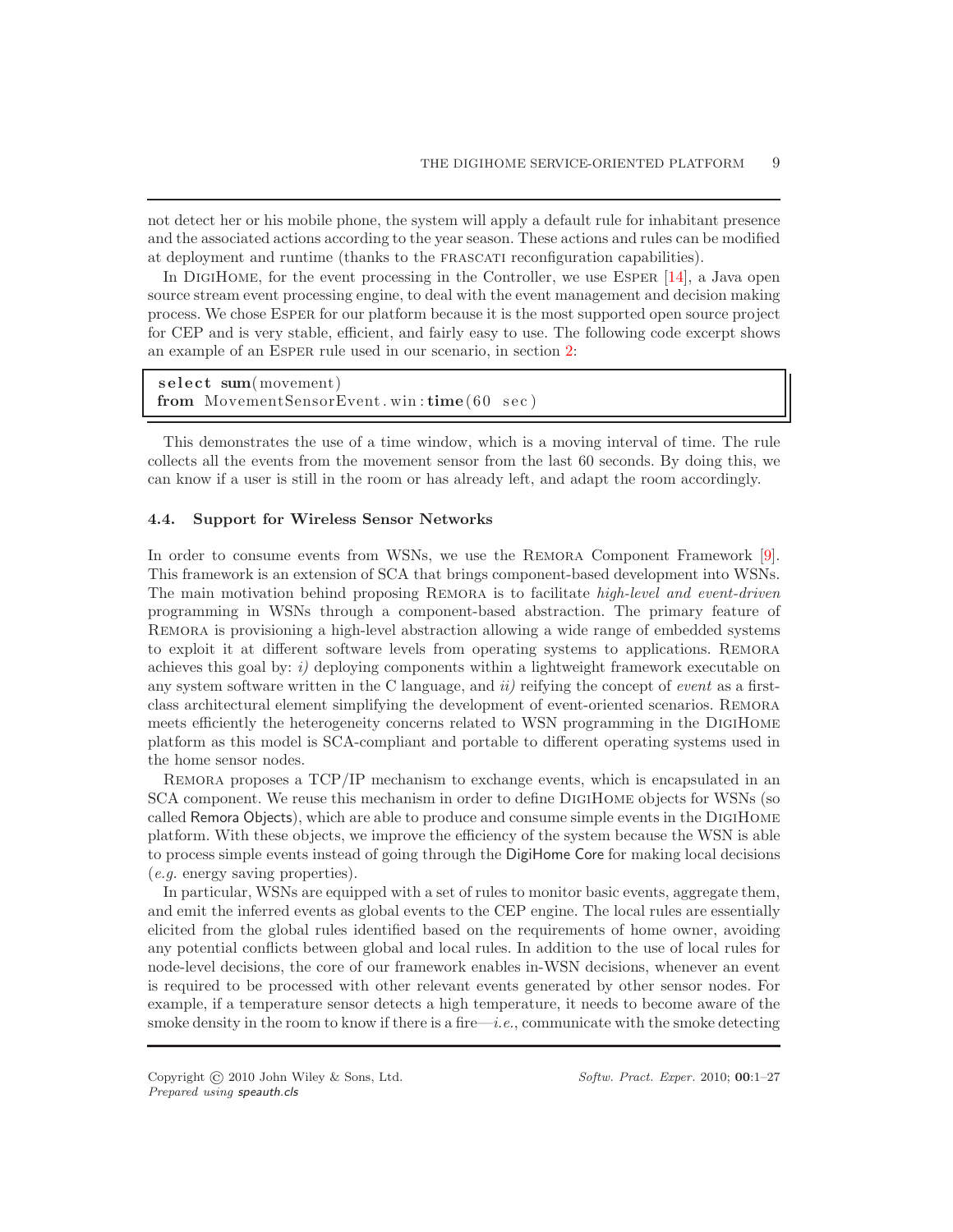sensors. Furthermore, benefiting from the DigiHome modularization of concerns, as well as the transparent communication promoted by SCA, DigiHome objects can consume/notify events from/to Remora Objects with a small effort. Finally, Remora enables DigiHome to dynamically deploy and adapt the objects running on the WSN nodes at runtime.

#### <span id="page-10-0"></span>5. Empirical Validation

Although the contribution of this article lies in the adoption of a versatile architecture style for integrating the diversity of device appliances available in the pervasive environments, we have also made a performance evaluation of a prototype, implementing the proposed platform. This experimentation demonstrates the reasonable overhead imposed by the DigiHome platform.

#### 5.1. Implementation Details

We built a prototype of the DIGIHOME platform based on FRASCATI (cf. section [3.2\)](#page-5-0). The selection of this platform is motivated by two main reasons:  $i$ ) The platform brings reflection and reconfiguration capabilities at runtime into SOA systems and, *ii)* The FraSCAti customization capabilities according to the developer needs. The former is necessary in order to enable the dynamic adaptation of DigiHome applications. The latter allows us to easily have lightweight versions of DigiHome for executing them on devices with restricted capabilities, such as the mobile devices in the smart home scenario. In order to implement the ubiquitous bindings, we have used Cyberlink for Java[∗](#page-10-1) version 1.7 for UPnP and the jSLP library[†](#page-10-2) for SLP. More detail about the ubiquitous bindings architecture and implementation can be consulted in [\[10\]](#page-16-4). Once the services are discovered, the DigiHome platform uses the data bindings for interacting with them. These data bindings follow a RESTful approach in order to exchange information [\[15\]](#page-16-9).

#### 5.2. Discovery and Communication Overhead

#### *5.2.1. Test Bed Configuration*

In order to test DigiHome, we have employed two MacBook Pro laptops, with the following software and hardware configuration: 2.4 GHz processor, 2 GB of RAM, AirPort Extreme card, Mac OS X 10.5.6 (kernel Darwin 9.6.0), Java Virtual Machine 1.6.0, and Julia 2.5.2. The mobile client used in the tests is a Nokia N800 Internet Table with 400 Mhz, 128 MB of RAM, interface WLAN 802.11 b/e/g, Linux Maemo (kernel 2.6.21), CACAOVM Java Virtual Machine 0.99.4, and JULIA 2.5.2.

<span id="page-10-2"></span><span id="page-10-1"></span><sup>∗</sup>Cyberlink for Java: <http://cgupnpjava.sourceforge.net/> † jSLP: <http://jslp.sourceforge.net/>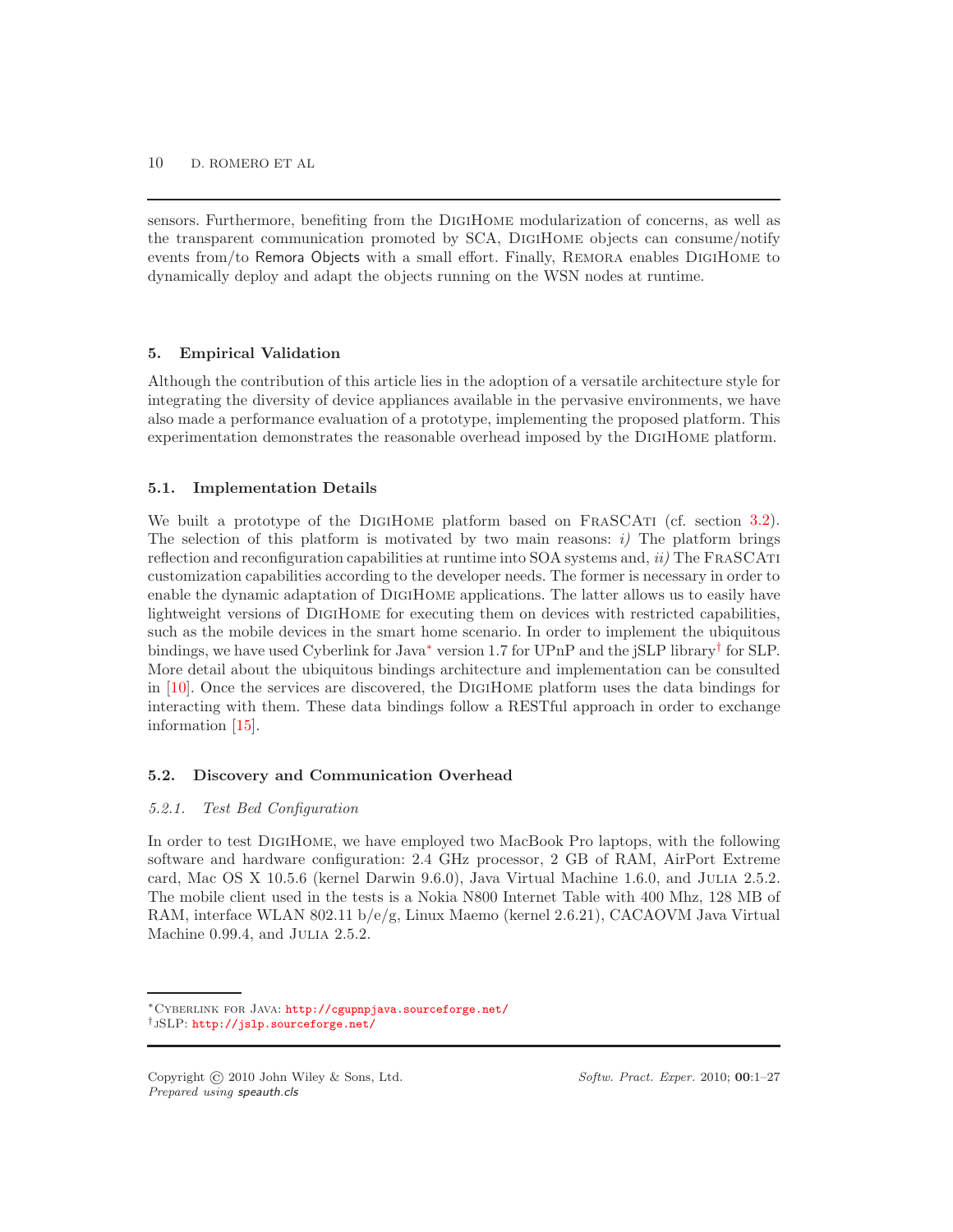#### *5.2.2. Evaluation Results*

We have implemented the situation 1 of the motivating scenario (cf. section [2\)](#page-2-0) in order to measure the media latency for discovery (of preferences provider) and context dissemination in the DigiHome platform.

Table [I](#page-12-1) reports these measures. We have executed 10000 successful tests, of which the first 100 were considered as part of the warm-up. In this setup, we retrieve the user preferences from multiple local and distributed providers and use multiple formats for the context information (*i.e.*, XML, JSON, and Java Object Serialization). In the local tests we executed the DigiHome core and the DigiHome objects in different virtual machines on the same laptop. In the distributed measures we used one laptop as Controller, and the other laptop and the Nokia device as information providers.

We also measured the delay for discovering the information provided by the sources. For discovery, we selected the UPnP and SLP protocols. In the tests, the platform aggregates the user's preferences to reduce the number of messages exchanged between the provider and the consumer. The measured time corresponds to the exchange of REST messages as well as the marshalling/unmarshalling of the information. The cost of executing others protocols, such as ACN and ZigBee was not considered in this article. The reader can find more information about the overhead introduced by these protocols in [\[16\]](#page-16-10).

As seen, there is a linear increase of the latency with the different formats. This is a good characteristic of our solution, because we can integrate several entities with an acceptable overhead. We also observe that there is not a big variation in the communication cost between the different formats when the number of providers is low (until aprox. 10). As expected, when the providers are increased, the context exchange with object serialization is more efficient than the JSON and XML representations. Furthermore, the network usage introduces an overhead of approximately 300%.

Regarding the discovery cost (that includes the discovery time as well as the cost associated with the ubiquitous binding configuration), it is negligible compared to the context information retrieval, if there are not many providers. Our tests show that the use of SLP or UPnP for discovery does not have a big impact on the discovery time. In a similar way to the retrieval case, the measures including the network are bigger. Finally, we tested our solution using a Nokia Internet Table as a preference provider. As it can be seen, the use of this mobile device introduces an additional but still acceptable overhead for discovery and information exchange. This increase in cost is expected because of the limited resources of this kind of devices.

#### 5.3. Event Processing Overhead

The latency for disseminating, as well as for discovering context, confirms that DigiHome can integrate heterogeneous entities with a reasonable performance overhead. Furthermore, according to the documentation provided by  $ESPER[14]$  $ESPER[14]$ , the efficiency of the engine to process the events is such that it exceeds over 500,000 events per second on a workstation and between 70, 000 and 200, 000 events per second running on an average laptop. Thanks to the efficiency of the engine, the use of event processing in our system can be done at a low cost and given the modularity of our architecture, the Esper engine can be installed in the device that provides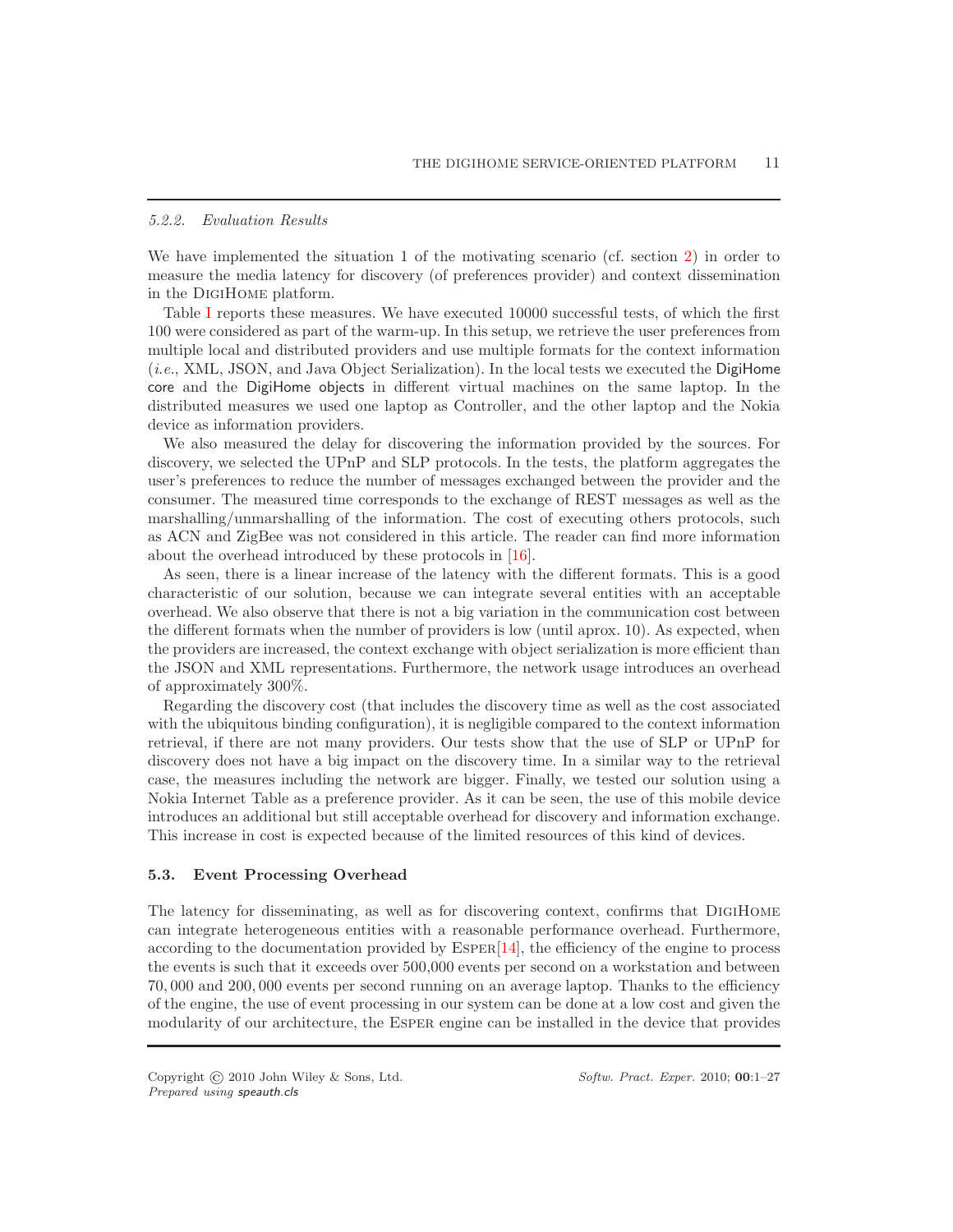| Number of<br><b>Providers</b> | <b>Retrieval Latency (Local Providers)</b> |           |          | <b>Retrieval Latency (Remote Providers)</b> |           |          | <b>Discovery Latency</b><br>(Local Providers) |             | <b>Discovery Latency</b><br>(Remote Providers) |             |
|-------------------------------|--------------------------------------------|-----------|----------|---------------------------------------------|-----------|----------|-----------------------------------------------|-------------|------------------------------------------------|-------------|
|                               | Objects (ms)                               | JSON (ms) | XML (ms) | Objects (ms)                                | JSON (ms) | XML (ms) | SLP (ms)                                      | $UPnP$ (ms) | SLP (ms)                                       | $UPnP$ (ms) |
|                               | 38                                         | 31        | 39       | 101                                         | 108       | 112      |                                               |             | 34                                             | 45          |
|                               | 46                                         | 45        | 62       | 160                                         | 174       | 179      |                                               | 22          | 58                                             | 75          |
|                               | 65                                         | 90        | 93       | 361                                         | 377       | 380      | 39                                            | 52          | 119                                            | 148         |
| 10                            | 145                                        | 149       | 309      | 418                                         | 425       | 444      | 77                                            | 102         | 238                                            | 315         |
| 50                            | 504                                        | 556       | 622      | 1954                                        | 1997      | 2039     | 361                                           | 481         | 1060                                           | 1410        |
| 100                           | 933                                        | 1449      | 1500     | 2269                                        | 2286      | 2305     | 730                                           | 974         | 2194                                           | 2912        |
| 1 (N800)                      | N/A                                        | N/A       | N/A      | 340                                         | 376       | N/A      | N/A                                           | N/A         | 129                                            | 136         |

<span id="page-12-1"></span>Table I. Performance of the DigiHome Platform.

the highest processing power. In the context of the DigiHome platform, we observed that ESPER took 1ms on average to process the adaptation rules.

#### <span id="page-12-0"></span>6. Related Work

#### 6.1. Smart Home Solutions

Thanks to the increasing popularity of smart homes in the last years, we can find several solutions dealing with the integration of services in this kind of environments. For example, in [\[17\]](#page-16-11) the authors propose ZUMA, a middleware solution providing universality, multi-user optimality, and adaptability. The authors claim that this solution based on clean abstractions for users, content and devices makes the integration of heterogeneous entities in smart homes easier. ZUMA defines a light-weight Device Control Protocol (DCP) that all the devices in the environment have to implement in order to be used by the middleware. The discovery is done by means of a registry that is part of the platform. In DigiHome, we do not impose a single protocol for interaction or discovery. Whereas, we based our solution on standard protocols and provide the flexibility to incorporate new protocols when required. These properties, combined with the advantages from SCA, foster the building of a more versatile solution for dealing with heterogeneity in smart environments.

GAIA [\[18\]](#page-16-12) is a distributed middleware that provides similar functionality to an operating system. GAIA defines the concept of *active spaces* as geographic regions with limited and welldefined physical boundaries containing physical objects, heterogeneous networked devices, and users performing a range of activities. Examples of active spaces include meeting rooms and smart homes. The platform allows the coordination of software entities and heterogeneous devices in these active spaces. To do it, Gaia provides services for event management and distribution, context information query (for the context-based adaptation of applications), detection of digital and physical entities, storage of the information associate with entities, and file management. However, despite Gaia richness in terms of services, the solution is complex and the incorporation of new entities remains difficult. The simplicity of DigiHome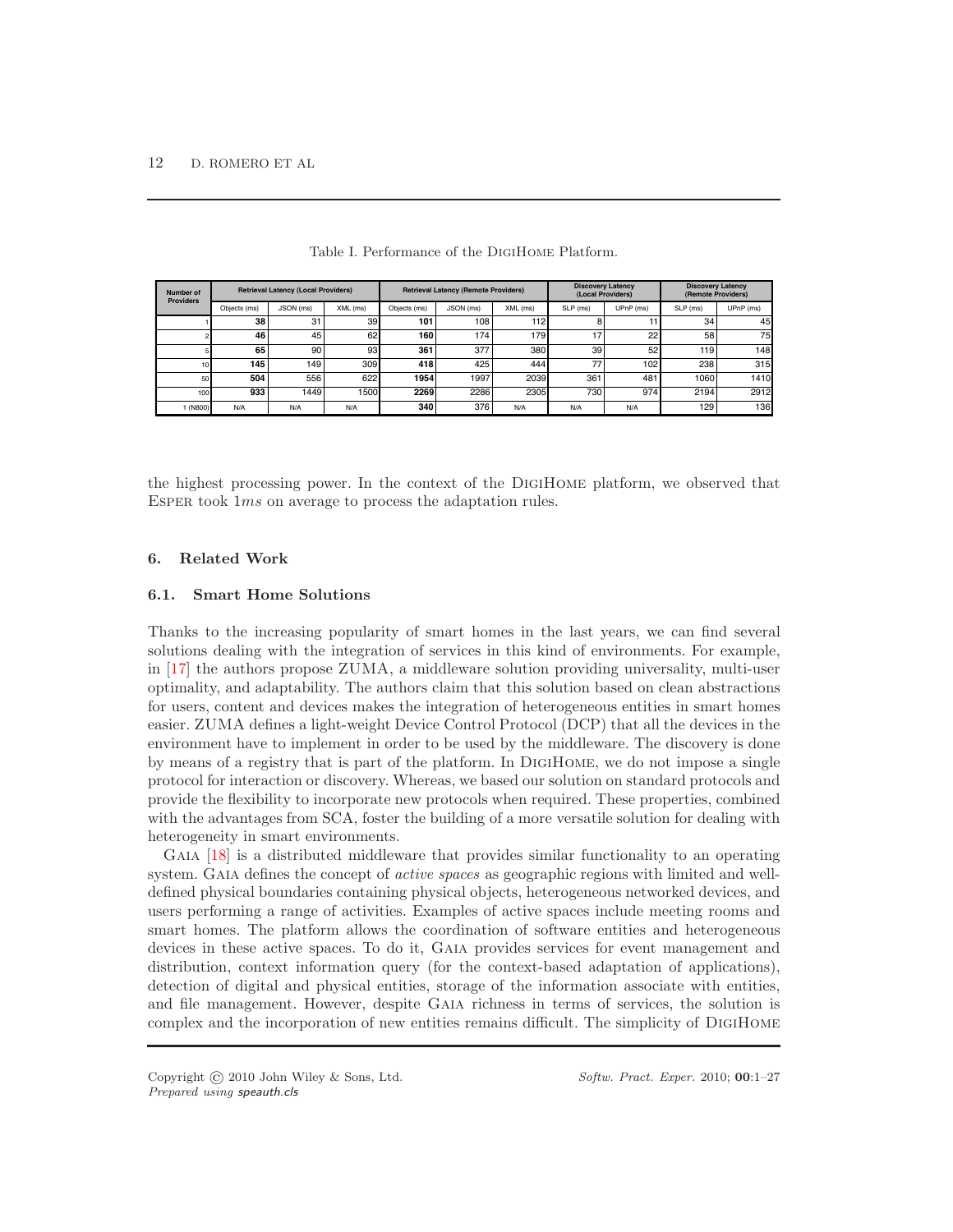makes this task easy. Furthermore, Gaia lacks support for restricted devices, such as the mobile devices in our scenario, in contrast to DigiHome that uses SCA to do it. In [\[19\]](#page-16-13), the MAVHome (Managing an Intelligent Versatile Home) project is described. This project aims to build a home as a rational agent that maximizes inhabitants comfort and reduces operation costs. The project mainly focuses on prediction algorithms to guide decisions for controlling devices throughout the home. These algorithms include the *Smarthome Inhabitants Prediction* algorithm (that matches more recent sequences of events with stored sequences), *Active LeZi* algorithm (that applies information theory principles to process historical actions sequences) and a Task-Based Markov Model algorithm (for identifying high level tasks in action sequences). Benefiting from the DigiHome extensibility and concern isolation, these algorithms can be incorporated into the CEP engine in order to make our service-oriented platform more intelligent and autonomous in respect to the adaptation decisions.

#### 6.2. Context Dissemination

In literature, it is possible to find two kinds of solutions that deal with context integration: *centralized* and *decentralized*. In the centralized category we can find middleware, such as PACE [\[20\]](#page-16-14) and *Context Distribution and Reasoning* (ConDoR) [\[21\]](#page-16-15). PACE proposes a centralized context management system based on repositories. The context-aware clients can interact with the repositories using protocols, such as Java RMI or HTTP. For its part, ConDoR takes advantage of the object-oriented model and ontology-based models to deal with context distribution and context reasoning, respectively. In ConDoR, the integration of the information using different protocols is not considered as an important issue. The problem with this kind of approach is the introduction of a single point of failure into the architecture, which limits its applicability to ubiquitous computing environments.

On the other hand, in decentralized approaches we can find solutions like CORTEX [\[22\]](#page-16-16) and MUSIC [\[23,](#page-16-17) [24\]](#page-16-18). CORTEX defines sentient objects as autonomous entities that have the capacity of retrieving, processing, and sharing context information using HTTP and SOAP. MUSIC middleware is another decentralized solution that proposes a peer-to-peer infrastructure dealing with context mediation. The decentralized approaches face the problem of fault tolerance by distributing the information across several machines. However, as well as some centralized solutions, the lack of flexibility in terms of the communication protocols remains a key limitation for these approaches. In addition to that, peer-to-peer approaches have performance and security problems. In DigiHome, we provide a solution, where the different interacting devices can process the events retrieved from the environment. Furthermore, in DigiHome we provide flexibility in terms of interaction by supporting different kinds of communication protocols and we also allow spontaneous interoperability.

#### 6.3. Complex Event Processing

Given the increasing interest to integrate the flow of data into the existing systems, CEP has gained some attention as it can help to provide that integration transforming isolated data into valuable information. In this context we can find some works similar to ours in [\[25\]](#page-16-19) and [\[26\]](#page-16-20). In [\[25\]](#page-16-19), the authors integrate CEP into their existing project called SAPHE (*Smart and Aware*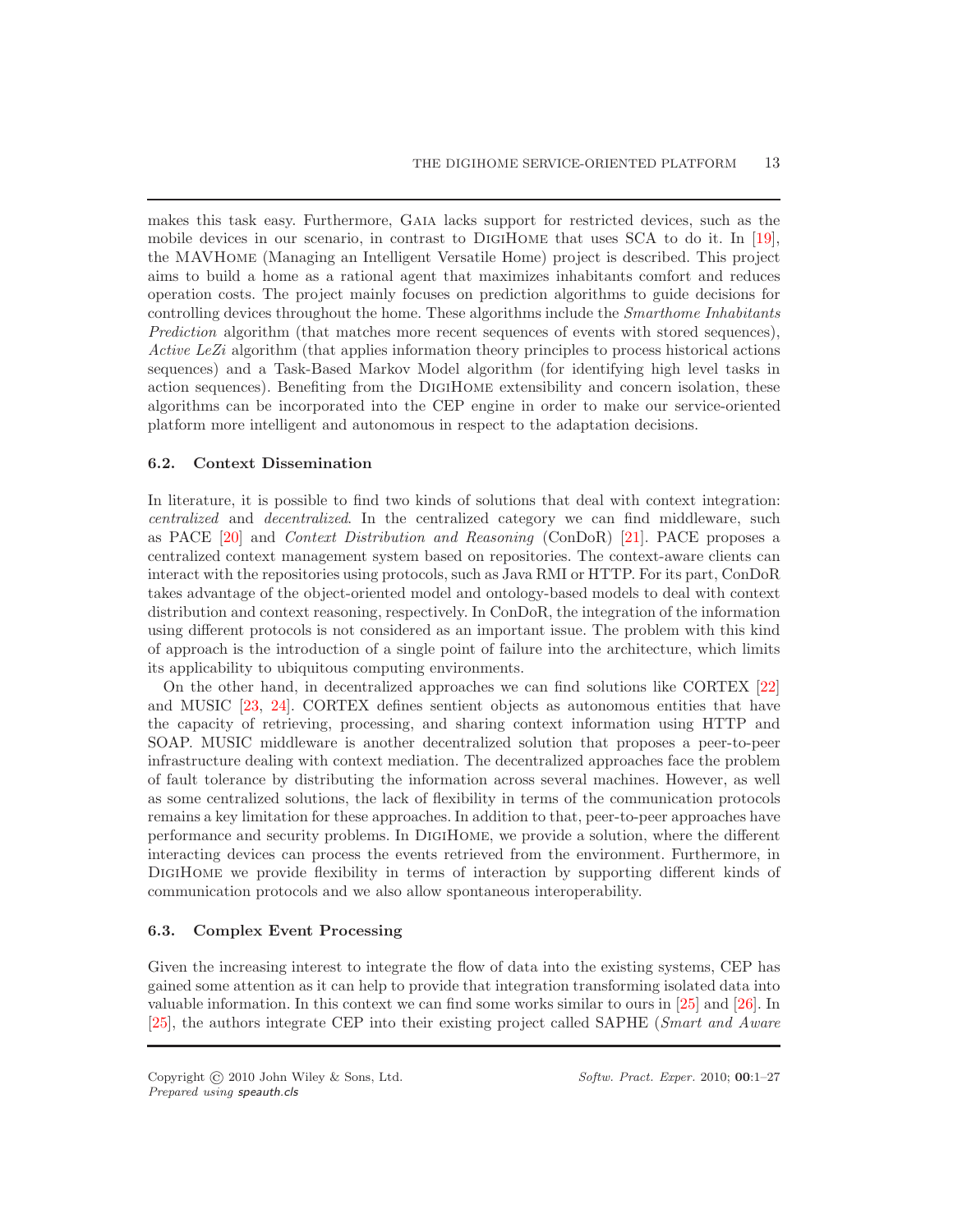#### 14 D. ROMERO ET AL

*Pervasive Healthcare*), and also use ESPER as their CEP engine. As the project name shows, the project is applied to healthcare and uses sensors to monitor a patient's activity and vital signs. They use CEP to correlate and analyze the sensor data in order to calculate critical factors of the patient locally in their set-top box, without having to send all the events to an external server. In their approach they lack a way to discover new services and they never mention how, if possible, would they interact with actuators in order to adapt to the context and respond to a specific situation.

An *Event-Driven Architecture* (EDA) that combines the advantages of WSN with CEP is presented in [\[26\]](#page-16-20). They use an extension of the RFID EPCglobal architecture which allows the interaction of RFID and WSN events. Once the events are collected, they use CEP to detect specific situations. They use a smart shelf application as their scenario to show how the events from both sources can be combined. Even though both technologies seem to interact in their project, their specification is somehow limited because they do not specify how the information obtained could be used, other than generating a report that will be logged in the EPCIS server.

#### 6.4. Wireless Sensor Networks

In [\[27\]](#page-17-0), the authors describe a WSN-specialized resource discovery protocol, called DRD. In this approach, each node sends a binary XML description to another node that has the role of *Cluster Head* (CH). The CH is selected among all the nodes based on their remaining energy. Therefore, it is necessary to give all the nodes the capacity of being a CH. Consequently, all the nodes need an SQLlite database, libxml2 and a binary XML parser in order to implement the CH functionalities. In DigiHome, with our modular architecture, we consider the resource constraint of sensors nodes and provide a lightweight version of the platform based on the Remora Framework that delegates complex processing to more powerful devices. Therefore, not all the nodes have to be CH. Furthermore, we benefit from the advertisement capacities of the sensor nodes to identify adaptation situations.

In CoBIs [\[28\]](#page-17-1), business applications are able to access functionalities provided by the sensor nodes via web services. The major aim of the CoBIs middleware is to mediate service requests between the application layer and the device layer. The focus lies thereby on deployment and discovery of required services.

Agimone [\[29\]](#page-17-2) is a middleware solution supporting the integration of WSNs and IP networks. It focuses on the distribution and coordination of WSN applications across WSN boundaries. Agimone integrates the Agilla [\[30\]](#page-17-3) and Limone [\[31\]](#page-17-4) middleware platforms. Agimone is a general-purpose middleware with a uniform programming model for applications, that integrates multiple WSNs and the IP network. In our approach, we also promote the integration of sensor nodes via SCA bindings. Moreover, we enable spontaneous communications with some sensor nodes that execute a lightweight version of DIGIHOME.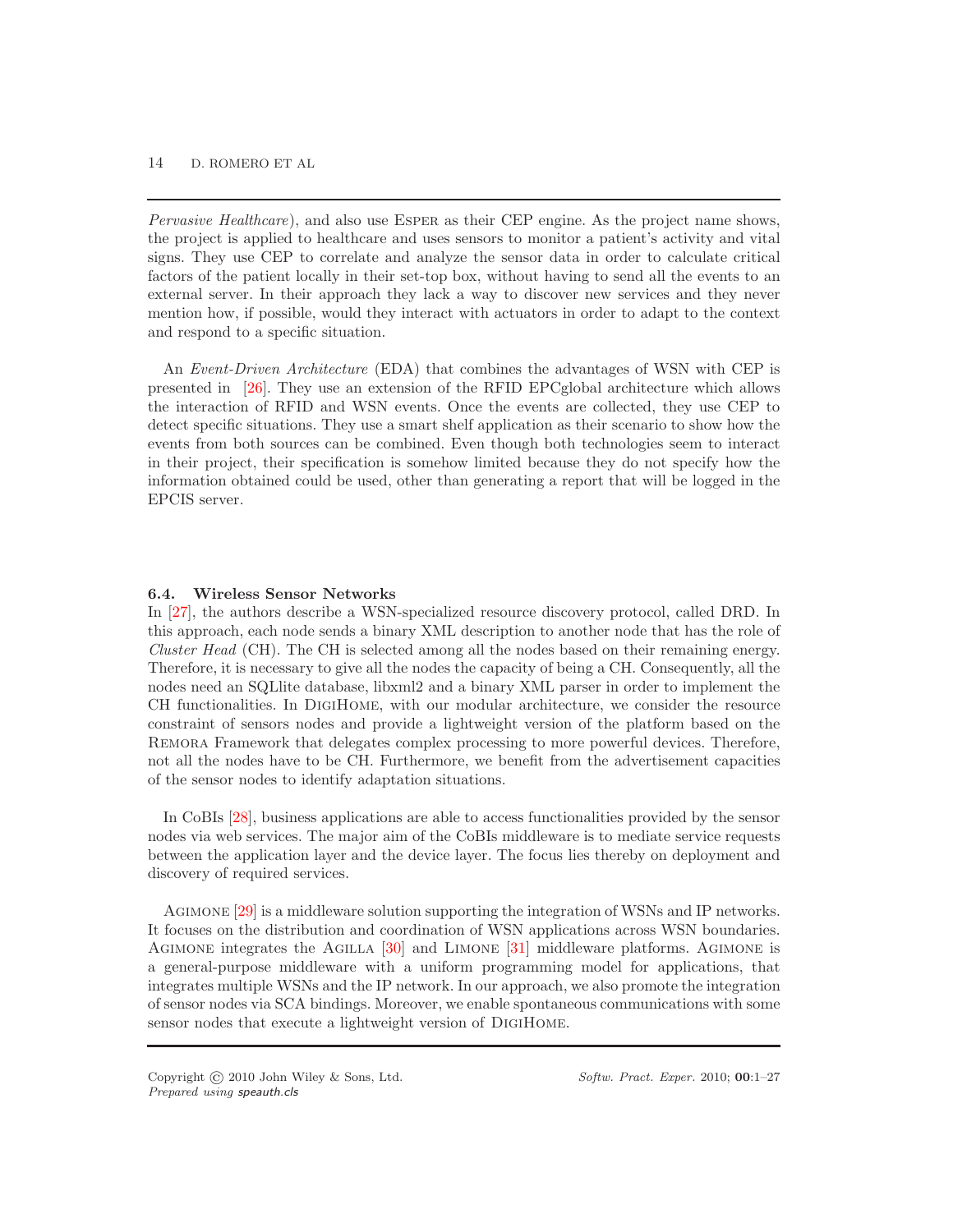#### <span id="page-15-4"></span>7. Conclusions and Future Work

In this article, we have presented DigiHome, a platform addressing the mobility, heterogeneity, and adaptation of smart entities. In particular, DigiHome detects adaptation situations by integrating context information using an SCA-based architecture. This architecture promotes the modularization of concerns and fosters the application of the REST principles by exploiting the SCA extensibility. The simplicity and data orientation of REST, combined with the SCA independence of implementation technologies, make DigiHome an attractive solution to deal with heterogeneity in terms of interactions. The definition and application of ubiquitous bindings in the platform enable spontaneous communication by means of standard protocols (e.g.,UPnP and SLP), and furnish context provider selection (based on QoC attributes). On the other hand, the modularized architecture of DigiHome allows the definition of variants for the platform, called DigiHome objects, that can be deployed on resource-constrained devices. The functionality of these objects is exposed as services, accessible via several protocols, which can be accessed by clients that do not have to be part of the platform. Furthermore, the clear separation of concerns in the DigiHome architecture encourages the exploitation of WSNs for simple processing and local decision making. The suitability of our platform for context integration was evaluated with different discovery and context representations.

Future work includes further tests using some sensor nodes as context information providers, which will execute Remora objects objects. Also, we are currently working on a distributed CEP approach to diminish risk of failure, given the single instance of event processing in our project. We will also define more complex scenarios including user preferences conflicts and the absence of mobile devices when the presence of someone is detected in home. These scenarios will allow a further illustration of the potential of the platform. Furthermore, we plain to incorporate a replication mechanism of the DigiHome core by benefiting from the different devices such as desktops, laptops and set-top-box available in home. This mechanism will enable the platform to deal with possible failures of the device hosting the core. Finally, we plan to exploit the FraSCAti's reconfiguration capabilities in order to integrate new communication and discovery protocols at runtime.

*Acknowledgement.* This work is partly funded by the EGIDE Aurora and INRIA SeaS research initiatives.

#### REFERENCES

- <span id="page-15-0"></span>1. Romero D, Hermosillo G, Taherkordi A, Nzekwa R, Rouvoy R, Eliassen F. RESTful Integration of Heterogeneous Devices in Pervasive Environments. *Proceedings of the 10th IFIP International Conference on Distributed Applications and Interoperable Systems (DAIS'10)*, *LNCS*, vol. 6115, Springer, 2010; 1–14.
- <span id="page-15-2"></span><span id="page-15-1"></span>2. Open SOA. Service Component Architecture Specifications Nov 2007.
- 3. Fielding RT. Architectural Styles and the Design of Network-based Software Architectures. PhD Thesis, University of California, Irvine 2000.
- <span id="page-15-3"></span>4. Luckham DC. *The Power of Events: An Introduction to Complex Event Processing in Distributed Enterprise Systems*. Addison-Wesley Longman Publishing Co., Inc.: Boston, MA, USA, 2001.
- <span id="page-15-5"></span>5. Seinturier L, Merle P, Fournier D, Dolet N, Schiavoni V, Stefani JB. Reconfigurable sca applications with the frascati platform. *SCC'09: Proceedings of the IEEE International Conference on Services Computing*, IEEE Computer Society: Washington, DC, USA, 2009; 268–275, doi:10.1109/SCC.2009.27.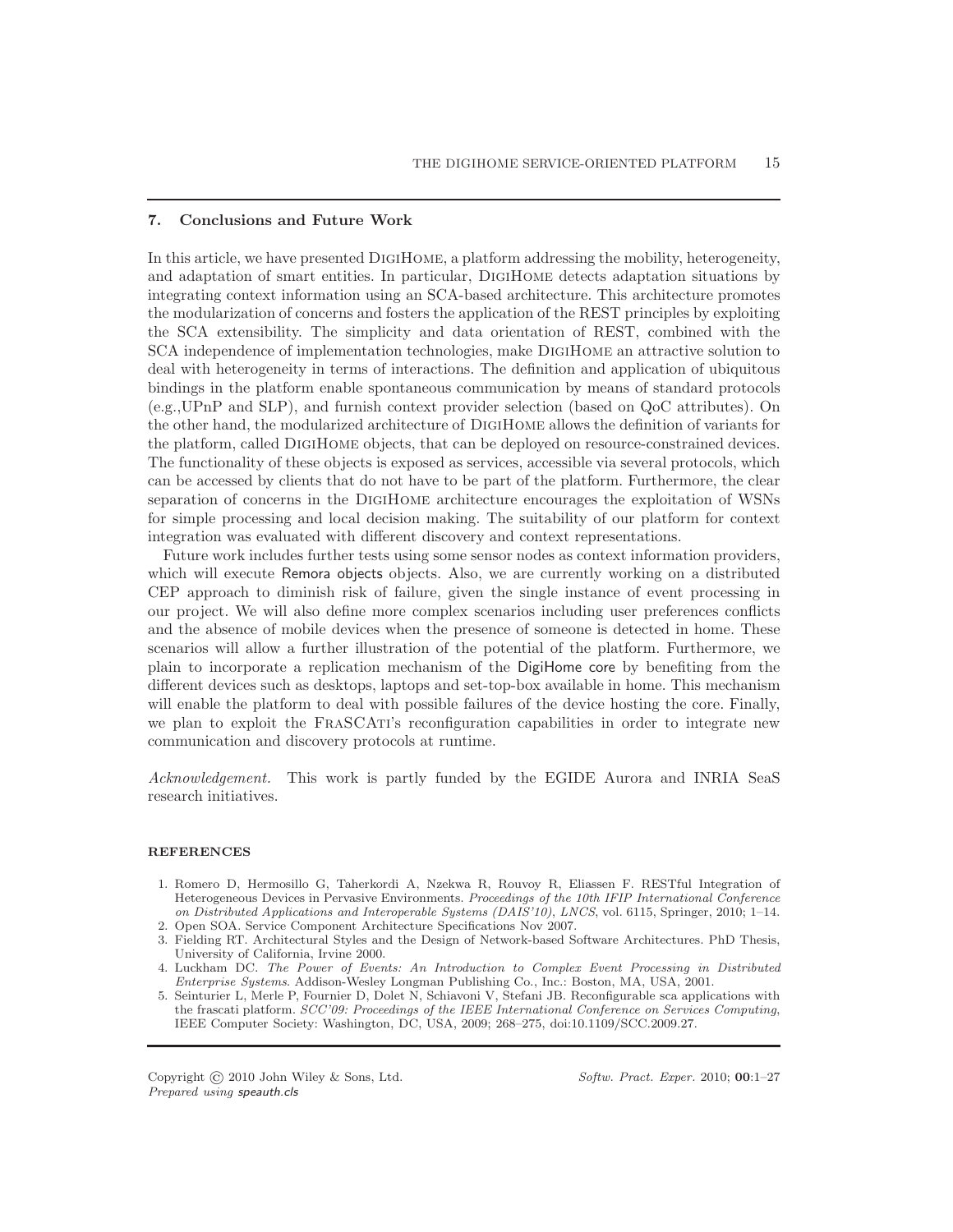#### 16 D. ROMERO ET AL

- <span id="page-16-0"></span>6. M´elisson R, Merle P, Romero D, Rouvoy R, Seinturier L. Reconfigurable run-time support for distributed service component architectures. *Automated Software Engineering, Tool Demonstration*, Antwerp Belgique, 2010. URL <http://hal.inria.fr/inria-00499477/en/>.
- <span id="page-16-1"></span>7. Bruneton E, Coupaye T, Leclercq M, Quéma V, Stefani JB. The FRACTAL Component Model and its Support in Java. *Soft. Pract. and Exp.* 2006; 36(11-12):1257–1284.
- <span id="page-16-3"></span><span id="page-16-2"></span>8. OSGi Alliance. *Listeners Considered Harmful: The Whiteboard Pattern* Aug 2004.
- 9. Taherkordi A, Loiret F, Abdolrazaghi A, Rouvoy R, Le Trung Q, Eliassen F. Programming Sensor Networks Using REMORA Component Model. *Proceedings of the 6th IEEE International Conference on Distributed Computing in Sensor Systems (DCOSS'10) 6th IEEE International Conference on Distributed Computing in Sensor Systems (DCOSS'10)*, Santa Barbara, California, USA France, 2010; 15. URL [http://hal.archives-ouvertes.fr/hal-00471516/PDF/Remora\\_DCOSS10.pdf](http://hal.archives-ouvertes.fr/hal-00471516/PDF/Remora_DCOSS10.pdf).
- <span id="page-16-4"></span>10. Romero D, Rouvoy R, Seinturier L, Carton P. Service Discovery in Ubiquitous Feedback Control Loops. *Proceedings of the 10th IFIP International Conference on Distributed Applications and Interoperable Systems (DAIS'10)*, *LNCS*, vol. 6115, Springer, 2010; 113–126.
- <span id="page-16-6"></span><span id="page-16-5"></span>11. UPnP Forum. UPnP Device Architecture 1.0. http://www.upnp.org/resources/documents.asp Apr 2008.
- 12. Guttman E, Perkins C, Veizades J, Day M. Service Location Protocol, Version 2. RFC 2608 (Proposed Standard). http://tools.ietf.org/html/rfc2608 Jun 1999.
- <span id="page-16-7"></span>13. Krause M, Hochstatter I. Challenges in Modelling and Using Quality of Context (QoC). *Proceedings of the 2nd International Workshop on Mobility Aware Technologies and Applications*, Montreal, Canada, 2005; 324–333, doi:10.1007/11569510 31.
- <span id="page-16-9"></span><span id="page-16-8"></span>14. EsperTech. Esper. Http://esper.codehaus.org.
- 15. Romero D, Rouvoy R, Seinturier L, Loiret F. Integration of Heterogeneous Context Resources in Ubiquitous Environments. *Proceedings of the 36th EUROMICRO International Conference on Software Engineering and Advanced Applications (SEAA'10) 36th EUROMICRO International Conference on Software Engineering and Advanced Applications (SEAA'10)*, Michel Chaudron (ed.), ACM: Lille France, 2010; 4.
- <span id="page-16-10"></span>16. Zigbee Alliance. ZigBee and Wireless Radio Frequency Coexistence. http://www.zigbee.org/imwp/download.asp?ContentID=11745 Jun 2007.
- <span id="page-16-11"></span>17. Baker C, Markovsky Y, Greunen J, Rabaey J, Wawrzynek J, Wolisz A. Zuma: A platform for smart-home environmnents. *Intelligent Environments, 2006. IE 06. 2nd IET International Conference on*, vol. 1, 2006; 51 –60.
- <span id="page-16-12"></span>18. Rom´an M, Hess C, Cerqueira R, Ranganathan A, Campbell RH, Nahrstedt K. A middleware infrastructure for active spaces. *IEEE Pervasive Computing* 2002; 1(4):74–83, doi:http://dx.doi.org/10.1109/MPRV. 2002.1158281.
- <span id="page-16-13"></span>19. Cook DJ, Youngblood M, Heierman EO III, Gopalratnam K, Rao S, Litvin A, Khawaja F. Mavhome: An agent-based smart home. *PERCOM '03: Proceedings of the First IEEE International Conference on Pervasive Computing and Communications*, IEEE Computer Society: Washington, DC, USA, 2003; 521.
- <span id="page-16-14"></span>20. Henricksen K, Indulska J, Mcfadden T. Middleware for Distributed Context-Aware Systems. *DOA'05: International Symposium on Distributed Objects and Applications*, Springer, 2005; 846–863.
- <span id="page-16-15"></span>21. Paganelli F, Bianchi G, Giuli D. A Context Model for Context-Aware System Design Towards the Ambient Intelligence Vision: Experiences in the eTourism Domain. *Universal Access in Ambient Intelligence Environments*, 2006; 173–191, doi:10.1007/978-3-540-71025-7 12.
- <span id="page-16-16"></span>22. Sorensen CF, Wu M, Sivaharan T, Blair GS, Okanda P, Friday A, Duran-Limon H. A context-aware middleware for applications in mobile Ad Hoc environments. *MPAC'04: Proceedings of the 2nd Workshop on Middleware for Pervasive and Ad-hoc Computing*, ACM: Toronto, Ontario, Canada, 2004; 107–110, doi:10.1145/1028509.1028510.
- <span id="page-16-17"></span>23. Hu X, Ding Y, Paspallis N, Bratskas P, Papadopoulos GA, Barone P, Mamelli A. A Peer-to-Peer based infrastructure for Context Distribution in Mobile and Ubiquitous Environments. *CAMS'07: Proceedings of 3rd International Workshop on Context-Aware Mobile Systems*, Vilamoura, Algarve, Portugal, 2007.
- <span id="page-16-18"></span>24. Kirsch-Pinheiro M, Vanrompay Y, Victor K, Berbers Y, Valla M, Frà C, Mamelli A, Barone P, Hu X, Devlic A, *et al.*. Context Grouping Mechanism for Context Distribution in Ubiquitous Environments. *DOA'08: Proceedings of the OTM International Conferences on Distributed Objects and Applications*, LNCS, Springer: Monterrey, Mexico, 2008; 571–588, doi:10.1007/978-3-540-88871-0\ 41.
- <span id="page-16-19"></span>25. Churcher GE, Foley J. Applying and extending sensor web enablement to a telecare sensor network architecture. *COMSWARE'09: Proceedings of the 4th International ICST Conference on COMmunication System softWAre and middlewaRE*, ACM: New York, NY, USA, 2009; 1–6, doi:10.1145/1621890.1621898.
- <span id="page-16-20"></span>26. Wang W, Sung J, Kim D. Complex event processing in epc sensor network middleware for both rfid and wsn. *ISORC'08: Proceedings of the 11th IEEE Symposium on Object Oriented Real-Time Distributed*